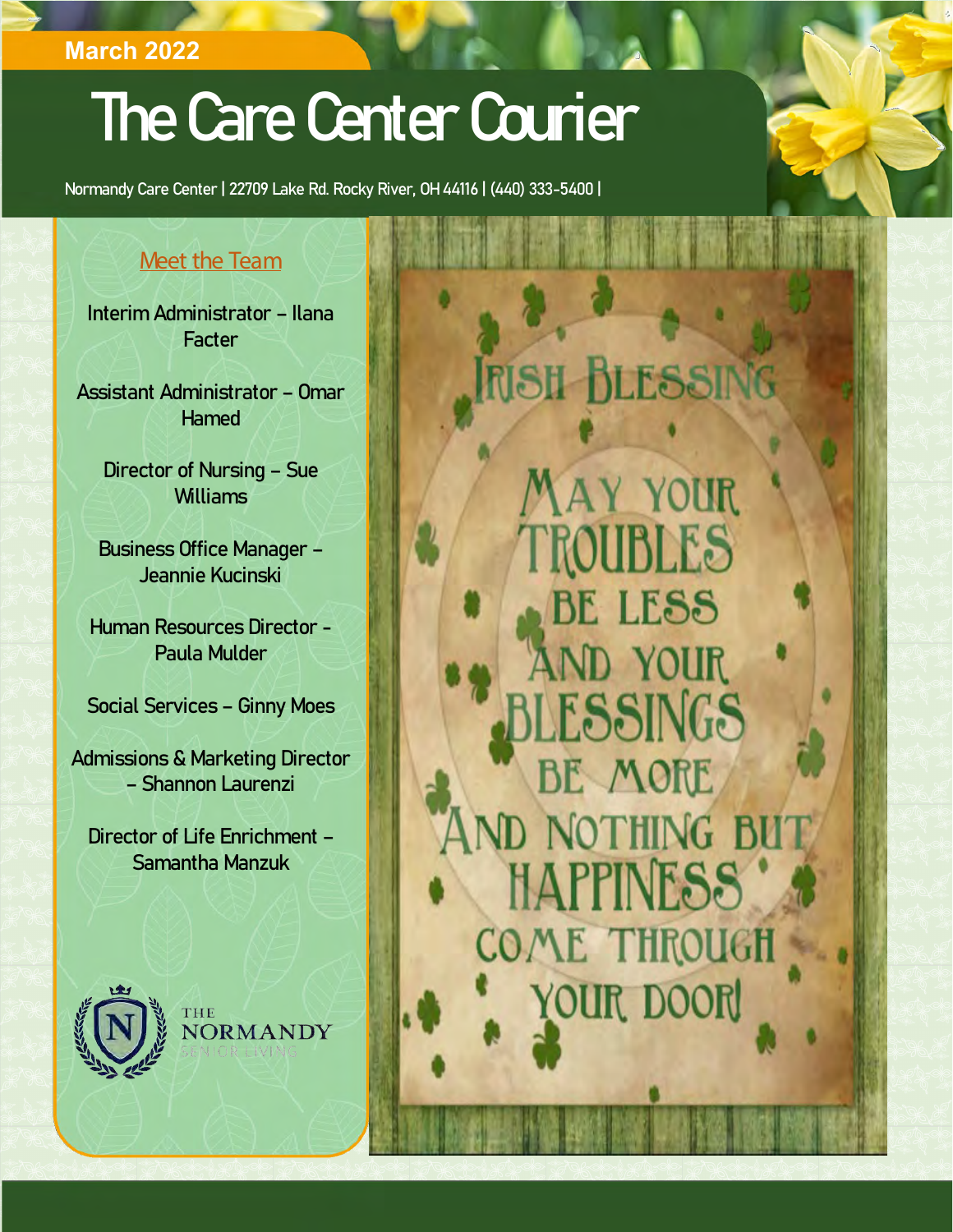## Family Information

With spring approaching, and life at The Normandy Care Center returning normal, we are asking for your help in reorganizing our residents' rooms. This is a great opportunity to switch out seasonal clothing items, products, or other items that will be needed for the upcoming spring and summer months. If you have any questions or concerns, feel free to reach out to Samantha Manzuk, Director of Life Enrichment at 216-801-4160.



### Virtual Visitation

If you are looking to schedule a virtual visit with a resident of the Normandy Care Center you can find our visitation on Calendly.com. The visitation link is :

[https://calendly.com/normandycarecenter/visita](https://calendly.com/normandycarecenter/visitation) [tion](https://calendly.com/normandycarecenter/visitation)

You can also call Samantha Manzuk, Director of Life Enrichment at 216-801-4160, or e-mail [SManzuk@thenormandy.com](mailto:SManzuk@thenormandy.com)

## **Physical Fitness Melissa Renner**

Melissa is Active for Life's founder and has been working in the fitness industry for over a decade. She decided to create Active For Life in order to ensure exercise prescriptions are also provided for populations that tend to be neglected. This ensures that both the general population and special populations equally receive the health, wellness and fitness instruction they need to live life to the fullest.

Melissa Renner is the Founder of Active For Life, the creator of Active For Life's TAP TIME™, SEATED RHYTHM™, and Brain & Body programs, and the inventor of the patent pending tap shoe covers and hand tap covers.



Melissa will be visiting the Normandy Care Center for Seated Rhythm classes on Thursdays starting in February! Check the Activity Calendar for times and locations.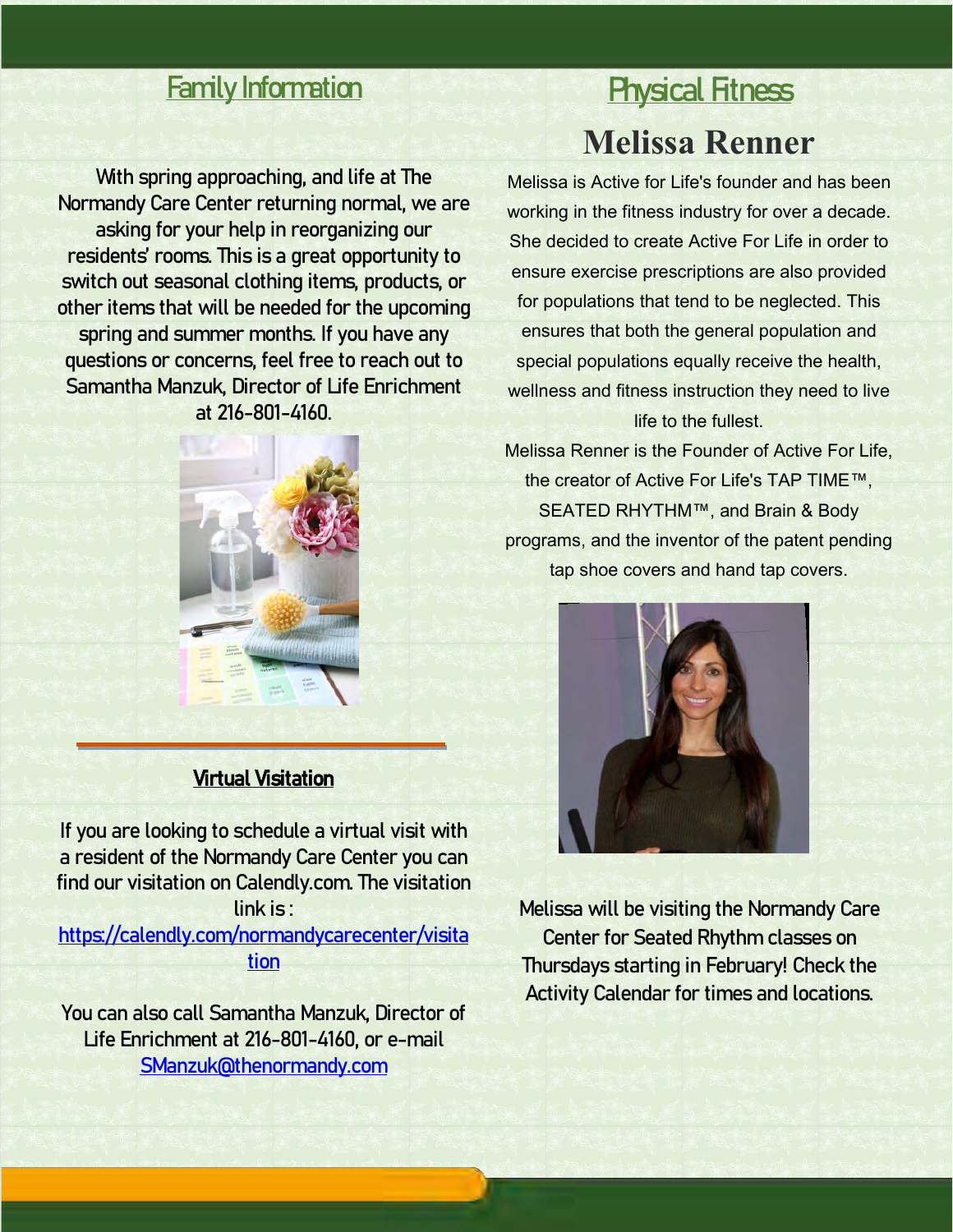

**Tuesday March 8th Individual Mug Cakes**

## Baking Qub



**Wednesday March 9th Pressed Shamrock Necklace**



**Wednesday March 2nd Shamrock Earrings**

**Wednesday March 16th Irish Bead Bracelet**



**Tuesday March 15th Irish Soda Bread**



**Wednesday March 23rd Floating Green Bead Necklace**





**Tuesday March 22nd No-Bake Cookie Dough Bites**



**Wednesday March 30th Leprauchan Dust Neckalce**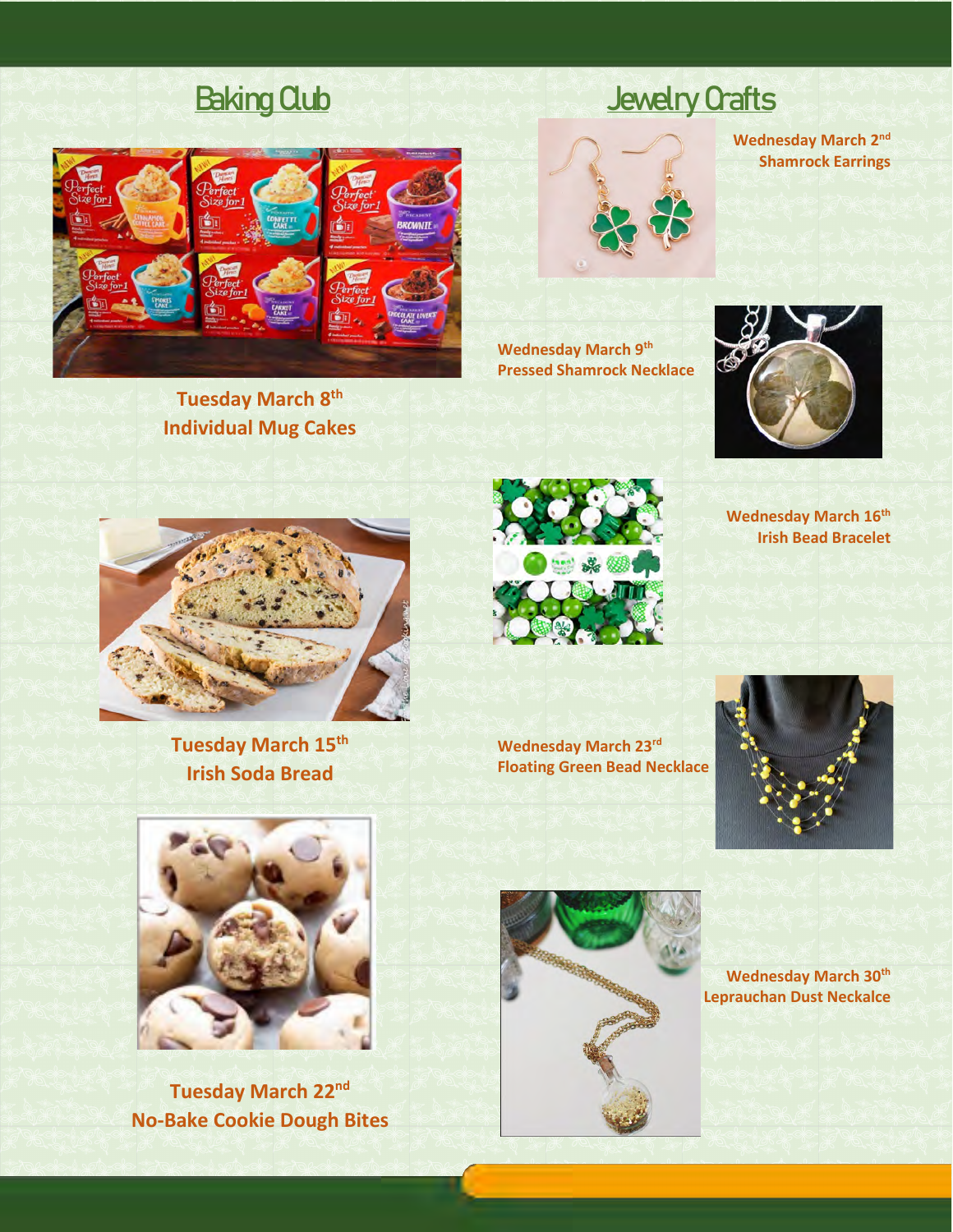| Saturday  | <b>5</b><br>11:15 AM The Coffee & The<br>3:30 PM One-on-Ones T<br>6:00 PM Evening Social<br>2:30 PM Bingo RDR<br>1:30 PM Tabletop<br>Chronicle T<br>Games RL<br><b>RDR</b>                                         | $\overline{\mathbf{2}}$<br>3:30 PM One-on-Ones T<br>11:15 AM Coffee & The<br>2:30 PM Bingo RDR<br>1:30 PM Tabletop<br>6:00 PM Evening<br>Social RDR<br>Games RL<br>Chronicle T                                                         | O<br>3:30 PM One-on-Ones T<br>11:15 AM Coffee & The<br>2:30 PM Bingo RDR<br>1:30 PM Tabletop<br>6:00 PM Evening<br>Social RDR<br>Chronicle T<br>Games RL                                                                                          | 82<br>3:30 PM One-on-Ones T<br>11:15 AM Coffee & The<br>2:30 PM Bingo RDR<br>1:30 PM Tabletop<br>6:00 PM Evening<br>Chronicle T<br>Social RDR<br>Games RL                                                                                                  | <b>NC</b> - West Wing Common Area<br>EC - East Wing Common Area<br><b>MDR - Main Dining Room</b><br>RDR - Regency Dining Room<br>RL - Resident Lounge<br>C - Conference Room<br>T-Travelling                 | 440-333-5400                                             |
|-----------|--------------------------------------------------------------------------------------------------------------------------------------------------------------------------------------------------------------------|----------------------------------------------------------------------------------------------------------------------------------------------------------------------------------------------------------------------------------------|---------------------------------------------------------------------------------------------------------------------------------------------------------------------------------------------------------------------------------------------------|------------------------------------------------------------------------------------------------------------------------------------------------------------------------------------------------------------------------------------------------------------|--------------------------------------------------------------------------------------------------------------------------------------------------------------------------------------------------------------|----------------------------------------------------------|
| Friday    | 4<br>2:30 PM Craft Corner RDR<br>Alegria - on YouTube WC<br>6:00 PM Cirque du Soleil<br>11:15 AM Coffee & The<br>3:30 PM Happy Hour<br>Social RDR                                                                  | 2:30 PM Resident Council C<br>6:00 PM Sleeping Beauty<br>11:15 AM Coffee & The<br>Russian State Ballet on<br>3:30 PM Happy Hour<br>1:30 PM Gardening<br>YouTube WC<br>Chronicle T<br>Social RDR<br>Club RDR                            | $\infty$<br>2:30 PM Craft Corner RDR<br>6:00 PM Short Story Book<br>11:15 AM Coffee & The<br>3:30 PM Happy Hour<br>Chronicle T<br>Social RDR<br>Clun RL                                                                                           | 25<br>2:30 PM Craft Corner RDR<br>Symphony Orchestra on<br>3:30 PM Happy Hour<br>6:00 PM Pittsburgh<br>11:15 AM Coffee & Th<br>1:30 PM Gardening<br>YouTube WC<br>Social RDR<br>Chronicle T<br>Club RDR                                                    |                                                                                                                                                                                                              |                                                          |
| Thursday  | 11:15 AM Coffee & The $3$<br>6:00 PM Short Story Book<br>11:45 AM Seated Rhythm<br>2:00 PM St. Panteleimon<br>Prayer Service RDR<br>3:30 PM Resident's<br>with Melissa RDR<br>Choice RDR<br>Chronicle T<br>Club RL | $\mathbf \Omega$<br>6:00 PM Short Story Book<br>3:45 PM Seated Rhythm<br>11:15 AM Coffee & The<br>2:30 PM Bowling RDR<br>1:30 PM Name That<br>with Melissa RDR<br>Chronicle T<br>Tune RDR<br>Club RL                                   | 11:45 AM Seated Rhythm<br>1:30 PM Name That Irish<br>2:30 PM St. Patrick's Day<br>11:15 AM Coffee & The<br>6:00 PM Celtic Woman<br>2009 on YouTube WC<br>with Melissa RDR<br>St. Patrick's Day<br>Chronicle T<br>Tune RDR<br>arty RDR             | 11:15 AM Coffee & The<br>6:00 PM Short Story Book<br>2:30 PM Bowling RDR<br>1:30 PM Name That<br>3:30 PM Resident's<br>Choice RDR<br>Chronicle T<br>Tune RDR<br>Club RL                                                                                    | <u> က</u><br>6:00 PM Short Story Book<br>2:00 PM St. Panteleimon<br>11:15 AM Coffee & The<br>Prayer Service RDR<br>3:30 PM Resident's<br>Choice RDR<br>Chronicle T<br>Club RL                                | 22709 Lake Rd. Rocky River, OH 44116                     |
| Wednesday | $\overline{\mathbf{C}}$<br>1:30 PM Jewelry Crafts RDR<br>11:15 AM Coffee & The<br>3:30 PM Music with<br>4:30 PM Rosary RL<br>6:00 PM Bingo EC<br>Ash Wednesday<br>Chronicle T<br>Joy RDR                           | $\bullet$<br>1:30 PM Jewelry Crafts RDR<br>11:15 AM Coffee & The<br>3:30 PM Music with<br>4:30 PM Rosary RL<br>6:00 PM Bingo WC<br>Chronicle T<br><b>Joy RDR</b>                                                                       | $\bullet$<br>1:30 PM Jewelry Crafts RDR<br>11:15 AM Coffee & The<br>3:30 PM Music with<br>4:30 PM Rosary RL<br>6:00 PM Bingo EC<br>Chronicle T<br>Purim Begins<br>Joy RDR                                                                         | 1:30 PM Jewelry Crafts RDR<br>23<br>11:15 AM Coffee & The<br>3:30 PM Music with<br>4:30 PM Rosary RL<br>6:00 PM Bingo WC<br>Chronicle T<br>Joy RDR                                                                                                         | 1:30 PM Jewelry Crafts RDR<br>ဌ<br>11:15 AM Coffee & The<br>3:30 PM Music with<br>4:30 PM Rosary RL<br>6:00 PM Bingo EC<br>Chronicle T<br><b>Joy RDR</b>                                                     |                                                          |
| Tuesday   | $\circ$<br>1:30 PM Tuesday Trivia W<br>11:15 AM Coffee & The<br>2:30 PM Mardi Gras<br>6:00 PM Men's Card<br>3:30 PM Tabletop<br>Games RDR<br>Social RDR<br>Chronicle T<br>Mardi Gras<br>Club WC                    | $\infty$<br>1:30 PM Tuesday Trivia WC<br>2:30 PM Baking Club RDR<br>11:15 AM Coffee & The<br>6:00 PM Men's Card<br>3:30 PM Tabletop<br>Games RDR<br>Chronicle T<br>Club WC                                                             | <b>LO</b><br>1:30 PM Tuesday Trivia WC<br>2:30 PM Baking Club RDR<br>11:15 AM Coffee & The<br>6:00 PM Men's Card<br>3:30 PM Tabletop<br>Games RDR<br>Chronicle T<br>Club WC                                                                       | 22<br>1:30 PM Tuesday Trivia WC<br>11:15 AM Coffee & The<br>2:30 PM Baking Club RDR<br>6:00 PM Men's Card<br>3:30 PM Tabletop<br>Games RDR<br>Chronicle T<br>Club WC                                                                                       | 11:15 AM Coffee & The<br>1:30 PM Tuesday Trivia WC<br>2:30 PM Resident Birthday<br>6:00 PM Men's Card Club<br>3:30 PM Tabletop<br>Games RDR<br>Chronicle T<br>Party RDR<br>w                                 | $\overline{5}$                                           |
| Monday    |                                                                                                                                                                                                                    | 1:30 PM Manicures and Nail<br>Beast Stage Musical - on<br>6:00 PM Beauty and the<br>11:15 AM Coffee & The<br>2:30 PM Bingo RDR<br>YouTube WC<br>Chronicle T<br>3:30 PM<br>Care WC                                                      | 1:30 PM Manicures and Nail<br>4<br>Kurios - on YouTube WC<br>11:15 AM Coffee & The<br>6:00 PM Cirque du Soleil<br>2:30 PM Bingo RDR<br>Chronicle T<br>Care WC<br>3:30 PM                                                                          | 1:30 PM Manicures and Nail<br>11:15 AM Coffee & The<br>6:00 PM Apollo Orchestra<br>Millenium Stage-on<br>2:30 PM Bingo RDR<br>YouTube WC<br>Chronicle T<br>Care WC<br>3:30 PM                                                                              | $\frac{8}{2}$<br>1:30 PM Manicures and Nail<br>6:00 PM Don Quixote Royal<br>11:15 AM Coffee & The<br>Ballet on YouTube WC<br>2:30 PM Bingo RDR<br>Chronicle T<br>Care WC<br>3:30 PM                          | The Normandy Care Center Skilled Nursing and Rehabilitat |
| Sunday    |                                                                                                                                                                                                                    | $\mathbf{\mathsf{O}}$<br>1:30 PM St. Christopher<br>2:30 PM One-on-Ones T<br>3:30 PM Sunday Word<br>11:15 AM Rocky River<br>Service - YouTube WC<br>Presbyterian Church<br>6:00 PM Bingo EC<br>Catholic Mass<br>YouTube WC<br>Games WC | 11:15 AM Rocky River $3$<br>6:00 PM Bingo WC<br>Daylight Saving Time Begins<br>1:30 PM St. Christopher<br>2:30 PM One-on-Ones T<br>Services - YouTube WC<br>3:30 PM Sunday Word<br>Presbyterian Church<br>Catholic Mass<br>YouTube WC<br>Games EC | 11:15 AM Rocky River $20$ shvari<br>Catholic Mass - YouTube WC<br>Presbyterian Church Service<br>3:30 PM Sunday Word<br>1:30 PM St. Christopher<br>2:30 PM Burke Irish<br>6:00 PM Bingo EC<br>Spring Begins<br>YouTube WC<br>Games WC<br><b>Dancers</b> EC | 11:15 AM Rocky Rive<br>1:30 PM St. Christopher<br>2:30 PM One-on-Ones T<br>3:30 PM Sunday Word<br>Service - YouTube WC<br>Presbyterian Church<br>6:00 PM Bingo WC<br>Catholic Mass<br>YouTube WC<br>Games EC |                                                          |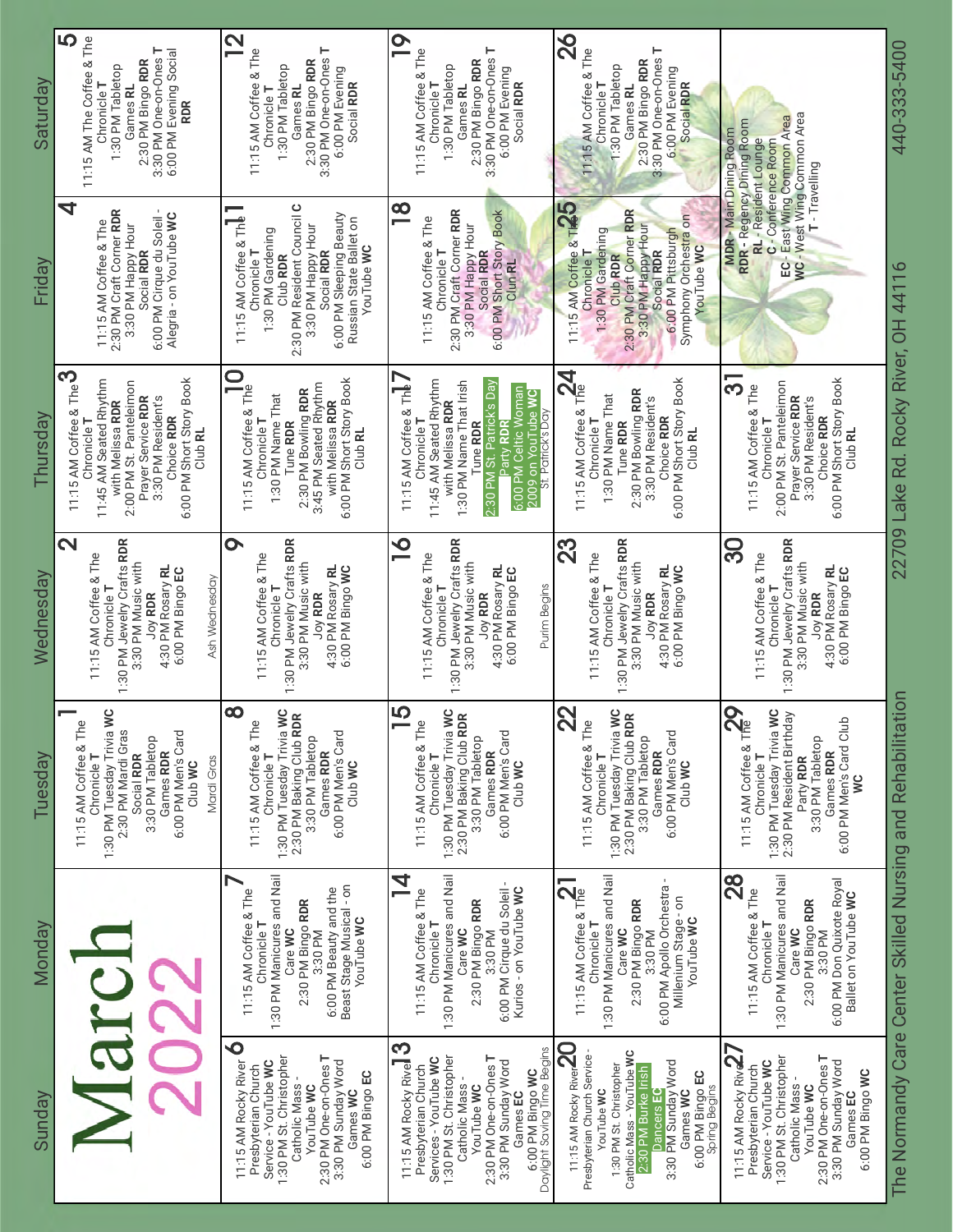

**Friday March 4th String Flower Painting**

**Friday March 18th Paper Quilt Squares**



**Friday March 25th DIY Perfume**

## Arts & Crafts Spiritual Programs

## **Wednesdays**



Rosary 4:30 PM Join us in the Resident Lounge to pray the Rosary \* Rosaries can be provided by the Life Enrichment Department if needed

### **Thursdays**

Gerald Largent from St. Panteleimon Orthodox Christian Outreach will be here on 3/3 and 3/31 at 2:00 PM for an in-person prayer service.

## **Sundays**

Full church services on YouTube from local congregations

11: 00 AM Rocky River Presbyterian Church Service in the Resident Lounge



2:30 PM St. Christopher's Catholic Mass in the Resident Lounge